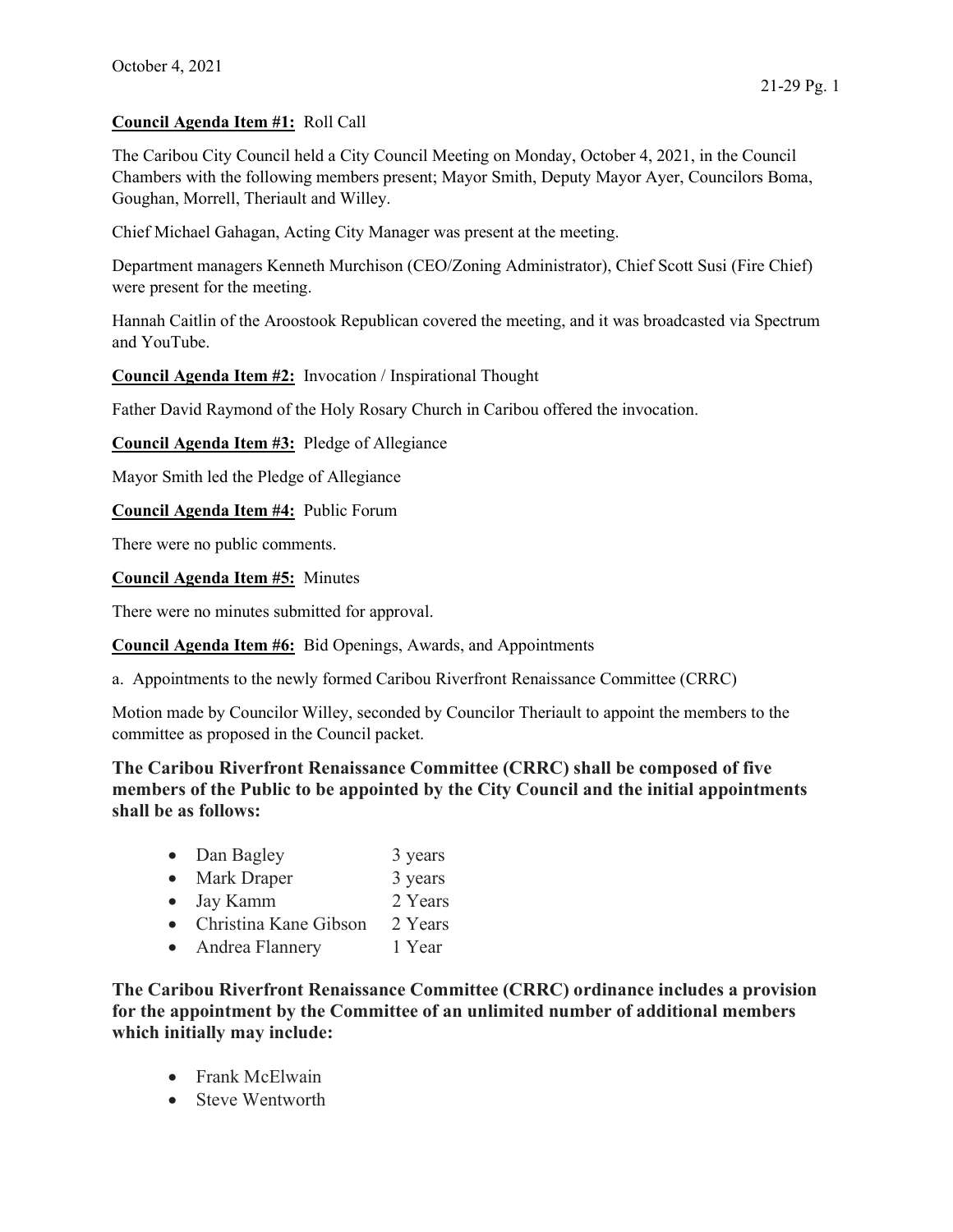- Kate McCartney
- Jan Murchison

Roll Call Vote: T. Ayer – Yes, C. Boma - Yes, R.M. Goughan – Yes, D. Morrell – Yes, J. Theriault - Yes, L. Willey - Yes, J. Smith - Yes, (So voted)

Council Agenda Item #7: Public Hearings and Possible Action Items

a. Ordinance No. 17, 2021 Series, Charter Amendment, Capital Improvement Referendum Process

Open Public Hearing: 6:04 p.m.

There were no comments from the public.

Close Public Hearing: 6:06 p.m.

Ordinance No. 17 will be discussed further at the next regular Council meeting.

b. Ordinance No. 18, 2021 Series, Amending Chapter 17 General Assistance

Open Public Hearing: 6:07 p.m.

There were no comments from the public.

Motion made by Councilor Willey, seconded by Councilor Theriault to approve Ordinance No. 18, 2021 Series, Amending Chapter 17 General Assistance as presented.

Roll Call Vote: T. Ayer – Yes, C. Boma - Yes, R.M. Goughan – Yes, D. Morrell – Yes, J. Theriault - Yes, L. Willey - Yes, J. Smith - Yes, (So voted)

c. Ordinance No. 19, 20221 Series, Chapter 21 Remote Participation Policy

Open Public Hearing: 6:07 p.m.

There were no comments from the public.

Mayor Smith explained that this will allow council to be remote and allow them to vote.

Close Public Hearing: 6:08 p.m.

Ordinance No. 19 will be discussed at the next regular Council meeting.

Council Agenda Item #8: Reports by Staff and Committees

a. Blighted properties report (requested at last meeting) presented by CEO Ken Murchison

 Ken Murchison, CEO/Zoning Administrator explained that the initial Blight data featured over 3,300 entries. The list has since been refined down to a useable sample of 69 properties. Not all the properties listed are considered dangerous, however each property is considered extremely blighted and potentially dangerous. Mr. Murchison explained that it is a living list that is constantly changing.

b. Staff Report (Requested at last meeting) presented by Fire Chief Scott Susi

Fire Chief Susi came to respond to the question regarding being over worked and under paid from the last meeting. He explained that the problem is not localized to here, it is on a much larger scale country wide. Private ambulance services across the country are closing their doors.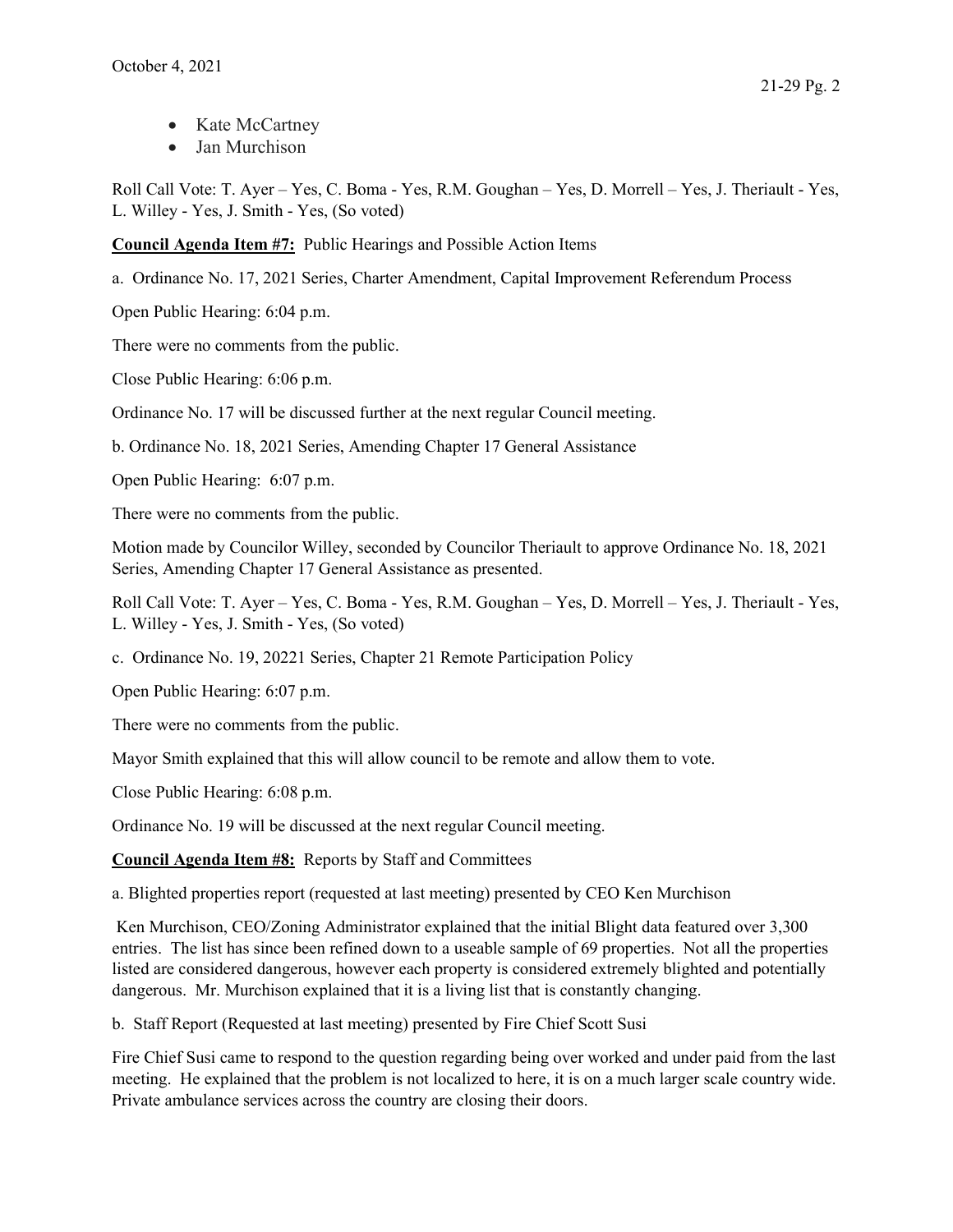## c. Manager's Report

Acting Manager Chief Gahagan reviewed the City Manager's report dated September 30, 2021.

Councilor Goughan stated that sometime in the near future he would like to talk about the River Road.

Chief Gahagan explained that when the met with MEMA they were advised that they should not begin work because any work done may not be refunded.

Councilor Theriault explained that they were told not to even try to do the temporary road alignment because it could hurt the chances at receiving the grant.

Councilor Willey asked about the Broadband information.

Deputy Mayor Ayer explained that they were waiting to see what the FCC was going to do as far as requiring how many households per road.

Council Agenda Item #9: New Business, Ordinances and Resolutions

a. Resolution 10-01-2021 Adopting the Aroostook County Hazard Mitigation Plan – 2021 Update

Mayor Smith read the memo from the Council Packet regarding the AKEMA plan.

Motion made by Deputy Mayor Ayer, seconded by Councilor Morrell to accept Resolution 10-01-2021 Adopting the Aroostook County Hazard Mitigation Plan – 2021

Roll Call Vote: T. Ayer – Yes, C. Boma - Yes, R.M. Goughan – Yes, D. Morrell – Yes, J. Theriault - Yes, L. Willey - Yes, J. Smith - Yes, (So voted)

b. Discussion on Chapter 13 Zoning Ordinance to align with state minimums

Ken Murchison, CEO/Zoning Administrator explained that they are working on amending Chapter 13 – Land Use Ordinances. He explained that they are working to amend the Ordinance to align closer to the State minimums and follow the DHHS guidelines, Shoreline zoning and regarding Campgrounds in a residential area. He explained that home rule allows the municipality to make the local ordinance more restrictive than the state minimums.

Deputy Mayor Ayer suggested that they start with the State Minimums and add some home rules. He stated, "we want businesses to come to the area, so we need to take care of it ASAP".

## Council Agenda Item #10: Old Business

a. Discuss wording of the non-binding question for the November ballot

Motion made by Deputy Mayor Ayer, seconded by Councilor Morrell to use the question as stated in the Council packet 'Do you favor borrowing money to provide an amount not to exceed \$10,000,000 to pay costs of expenditures for the construction and equipping of a new police station for the City of Caribou provided that the money is authorized by Caribou City Council and a referendum approved as specified in the Charter?' with the information regarding the financials that was provided in the packet.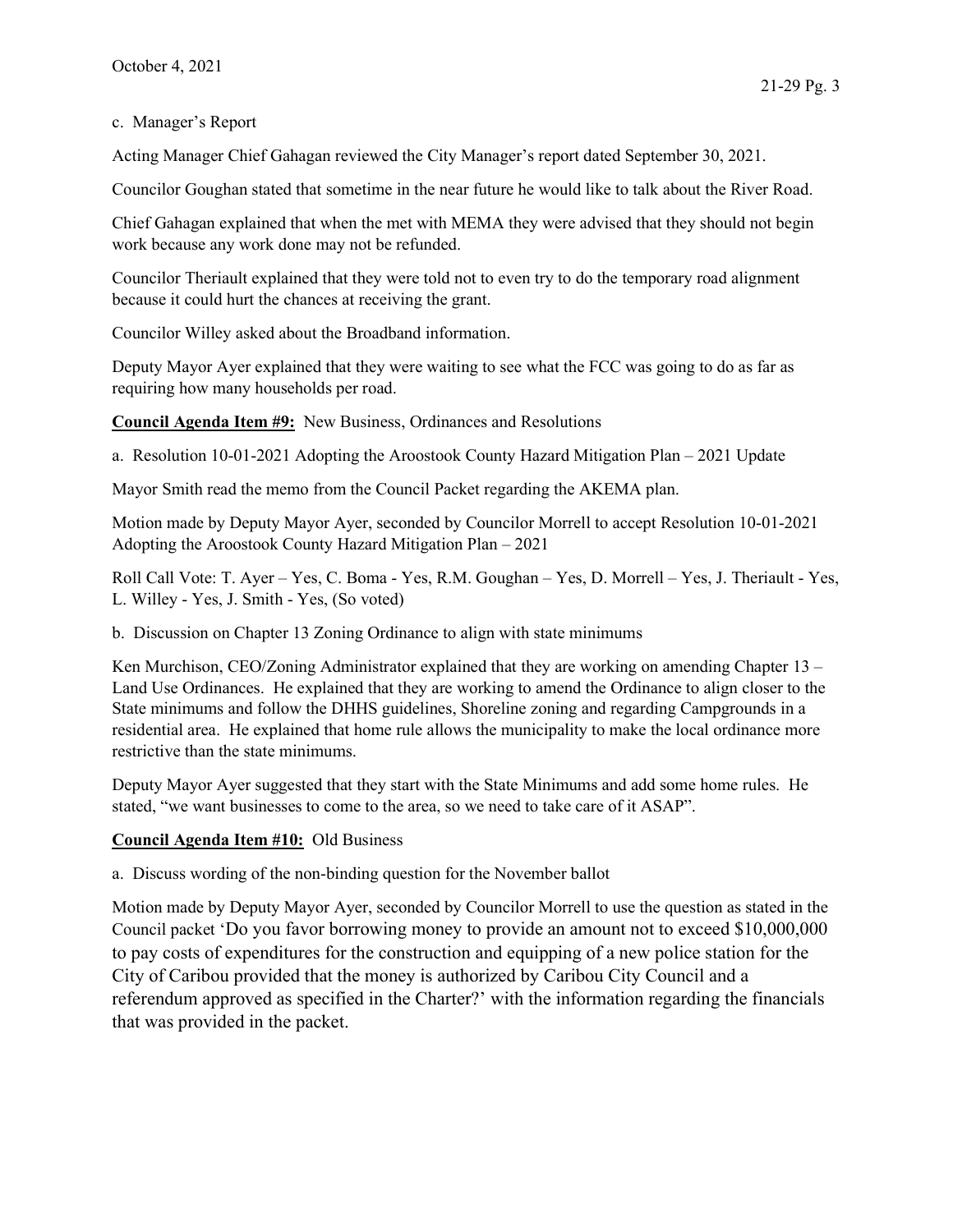## NON-BINDING SURVEY QUESTION FOR THE VOTERS OF CARIBOU Question: YES NO **Financial Disclosure** Based on the Estimate Calculator Maine Municipal Bond Bank website (Rate varies based on term, may not prepay loan) Term Principal Interest Annual Estimated Type Total Debt 1<sup>st</sup> year Service mill Increase\* 20-year \$10,000,000 \$2,492,885 \$12,492,885 \$624,669 Level 1.7846 Debt 20-year \$10,000,000 \$2,302,044 \$12,302,044 Declines 1.9213 Level Principal annually 1st year: \$672,519 Level 30-year \$10,000,000 \$4,857,240 \$14,857,240 \$495,263 1.4149 Debt Level 30-year \$10,000,000 \$4,214,605 \$14,214,605 Declines 1.5788 Principal annually 1st year: \$552,623 \*For 2021 tax commitment, 1 mill = \$350,035.80 2021 millage rate: 23.55

Council had a brief discussion regarding the ballot questions and possible grants being available and different options to look at.

Councilor Goughan would like to see the survey question have the Financial Disclosure on it for the public to see.

Councilor Theriault stated that it is just a survey and does not need to include the disclosure.

Councilor Willey agreed with Councilor Theriault and stated that the additional language could just muddy the water and cause confusion.

Councilor Theriault explained that this is not the final cost, this is just a survey to see if the public want a new police station. The final cost would be when it goes to referendum, this should just be a question for right now.